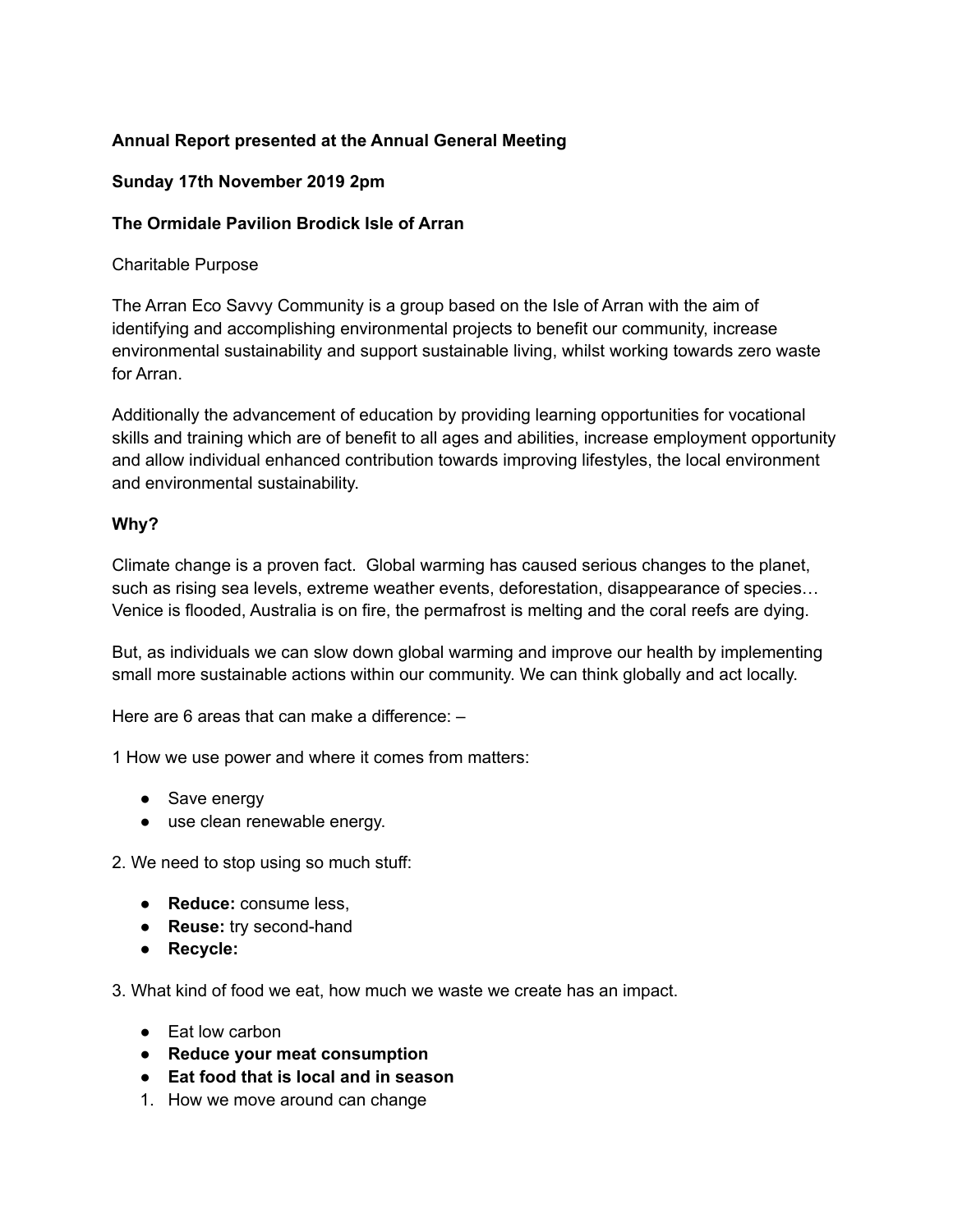- Use your car less,
- whenever possible use sustainable transportation
- 5. We need to grow more trees & stop cutting down forests
	- $\bullet$  **If you Plant a tree,** throughout its life, it can absorb up to a ton of  $CO<sub>2</sub>$
- **6.** We have a voice, as a consumer, as a voter and in our community
	- The population has more power than it realises to demand measures from governments to raise awareness of the global warming problem.

#### **What is the background to Eco Savvy?**

- Began in March 2013
- Opened the community shop in April 2014
- Granted charitable status in July 2015

#### **How do we operate?**

- Managed by 5 trustees
- 21 shop volunteer group
- 41 Food Share volunteers
- 7 members of staff
- $\bullet$  Income & Funding:  $-$ 
	- Climate Challenge fund through the Scottish Government & Keep Scotland Beautiful
	- Impact originally Volunteer Action Fund also from the Scottish Government
	- Whiting Bay shop income from donated sales and eco products.

#### **Our Focus in 2018-2019**

To achieve our charitable purpose and to help fight climate change we have focused on Waste Transport Food and Energy.

These key focuses have helped us to develop the different strands of Eco Savvy. Each part of what we do can be linked into either waste, energy ......

- Facilitate the re-use of household, clothes and electrical items, the reduction of single use plastic and the use of Eco Products through our amazing shop.
- Reduce waste through our development work on circular economy modelling
- Reduce energy use and encourage the use of renewable energy through providing energy audits and monitoring equipment
- Investigate ways of producing energy from waste through our community energy development work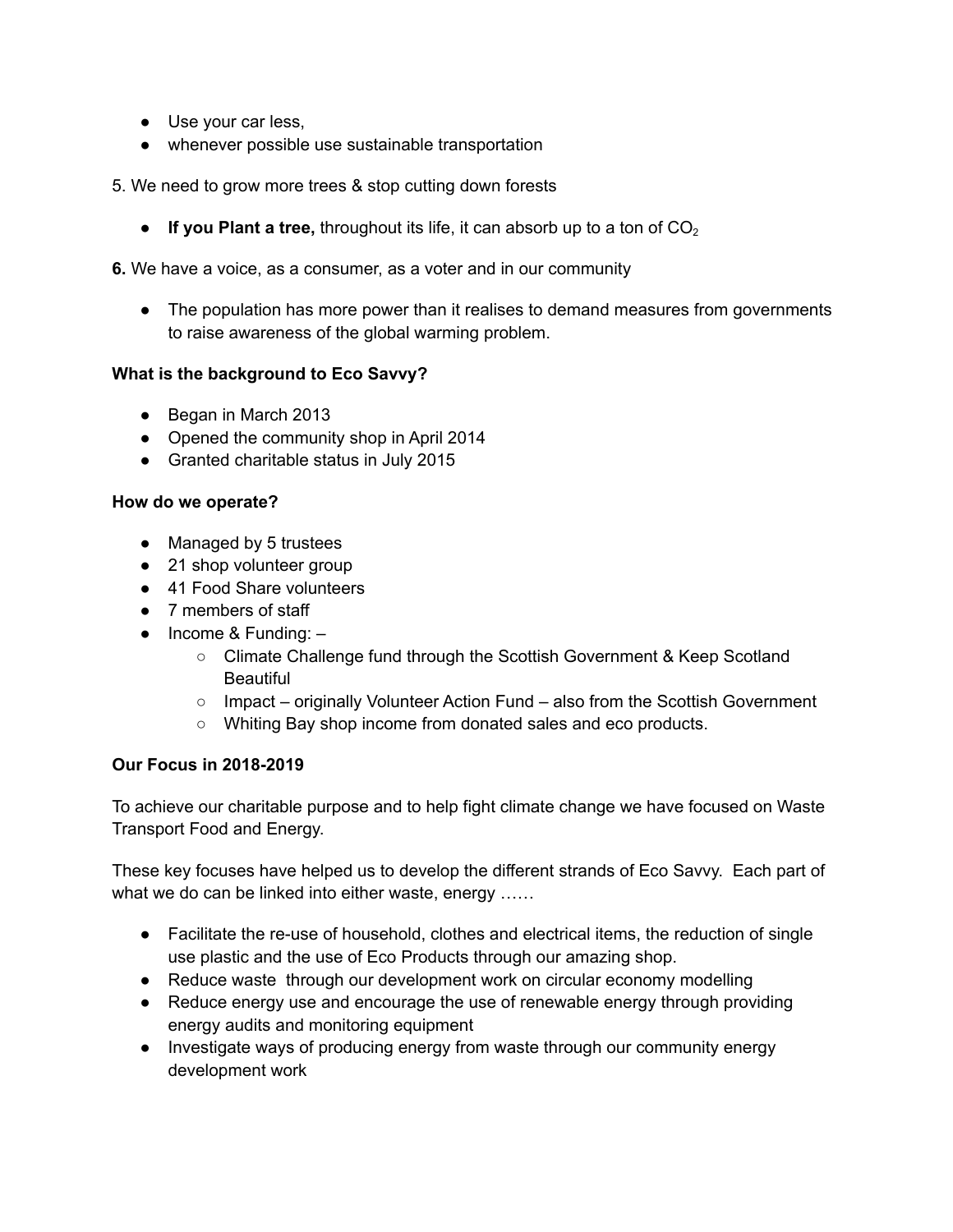…… travel and food. Some of these areas have been planned and funded by different bodies and some have happened organically. Taking the opportunity of new programmes, collaborating with different national and island groups and keeping up with the evolving environmental movement.

- Reduce car use Travel map Lift share and Cycle with confidence E bikes & Driver efficiency training
- Food share weighing and reducing food waste
- Sustainable cooking workshop
- Community cooking events
- Awareness group sharing.

The core elements of our charity are;

- $\bullet$  Whiting Bay hub the shop
- Climate challenge fund
- New project developments

## **The Shop**

In 2013 a group of like-minded Arran residents came together to take action. We opened a shop in 2014 with no funding and a lot of sheer hard work. The building was unused for years and needed a total makeover and with one advert in the Banner we had a week's worth of volunteers who came and cleaned, painted, sanded and pulled literally hundreds of nails out of the floor.

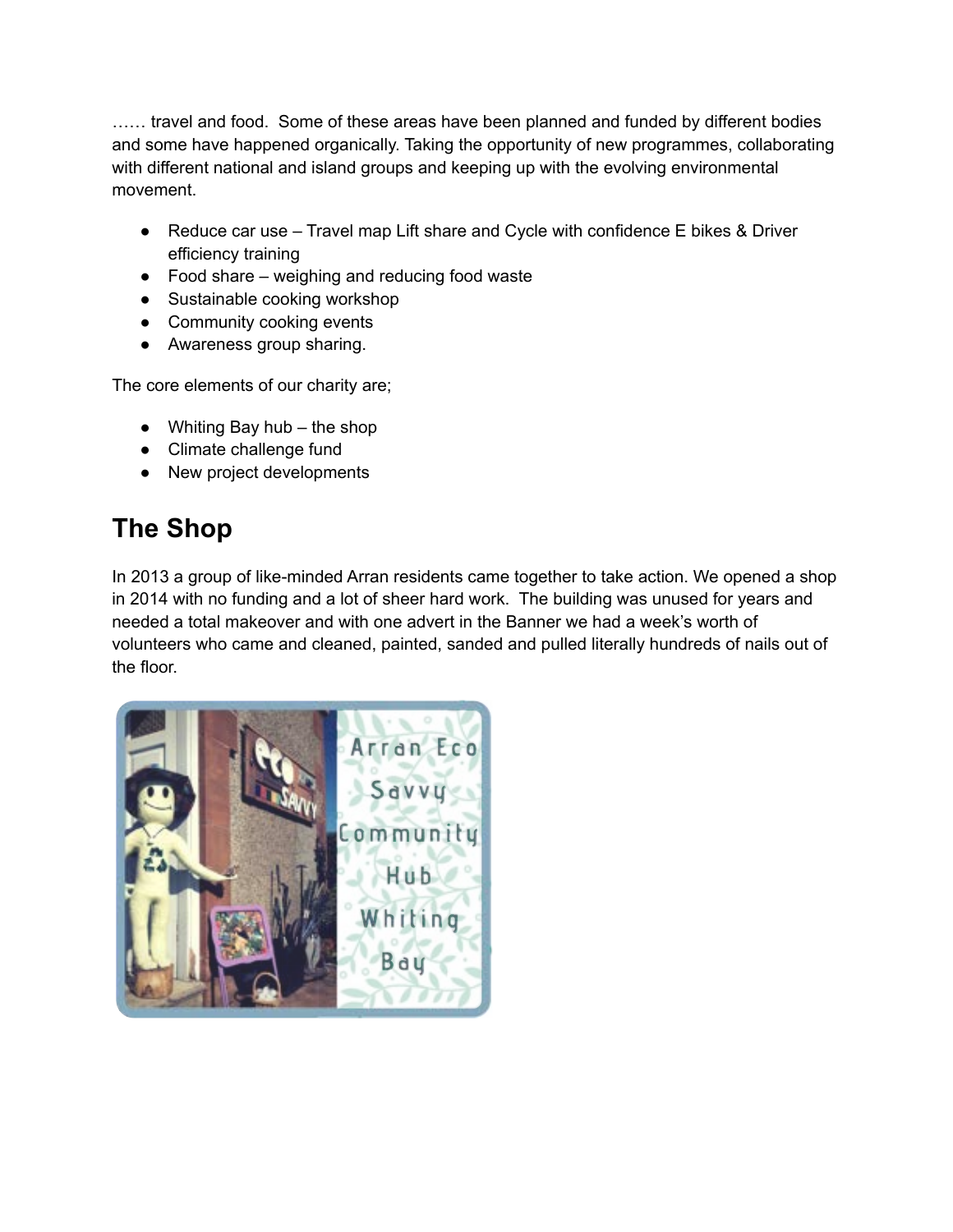

**And this is what it is in 2019……**



- Self-sufficient with its own income and not requiring any funding,
- Open six days a week with the shifts covered by volunteers supported by our part time manager and volunteer coordinator.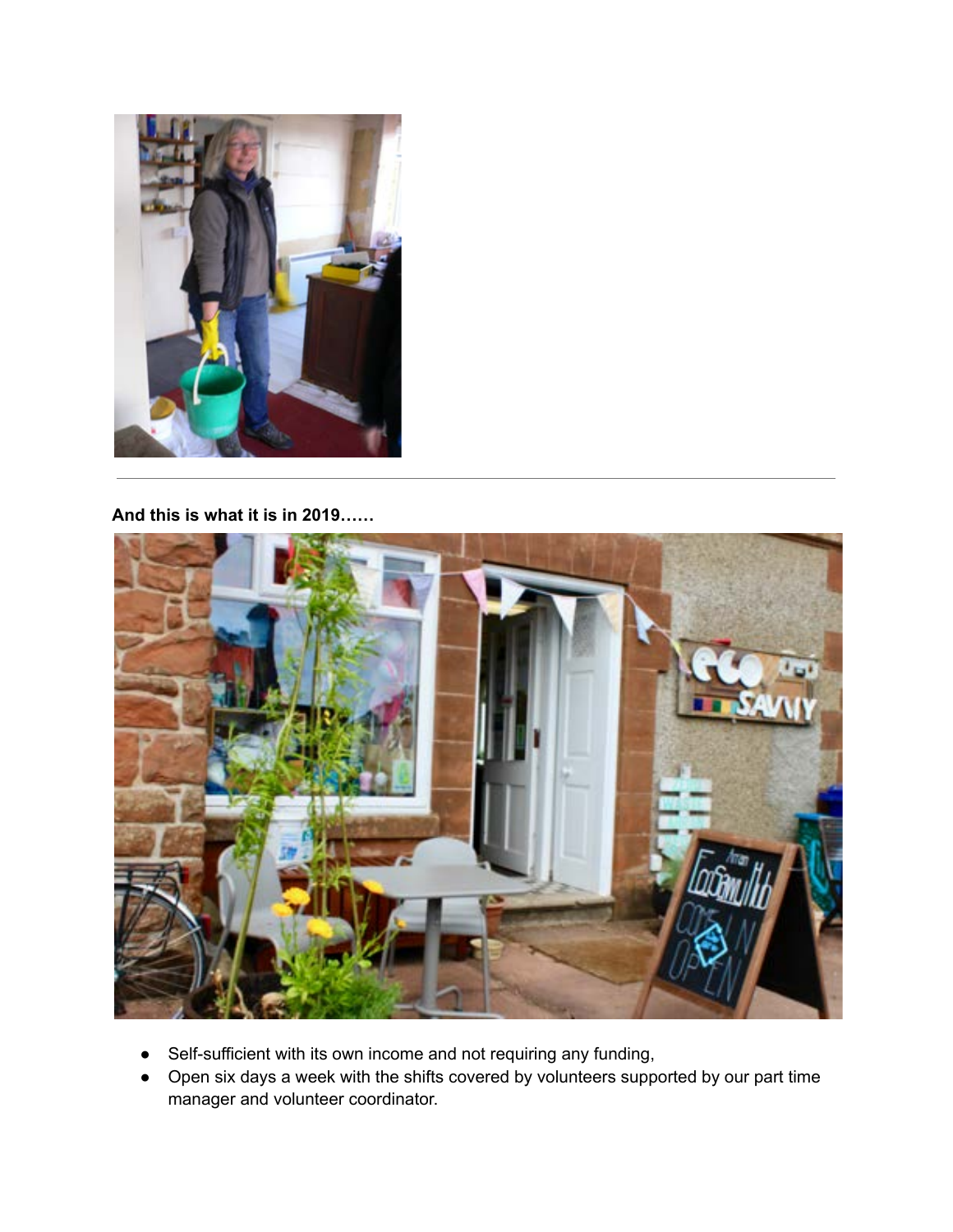- Main purpose is to reduce Arran's landfill by helping find homes for unwanted items. This helps us to prevent waste by buying second hand rather than new, often it is better quality.
- We are also working to find solutions to a single use plastic free life with our eco product range

The success of the shop has been at the core of what we do and helped drive the focus of the charity through waste, travel, energy and food. Each of these additional elements have been brought into the shop through drop-in days. The shop has also 'gone on tour' to pop up at events across the island, for example a car full to the roof of shop goods was taken to Corrie for a 'Stay Warm Stay Well' event.

## **Eco Products**

Our range of products has grown but we are always looking for new things so if you ever have any suggestions of clever solutions that you come across please let us know.



## **Volunteers**

We currently have over 50 volunteers across numerous strands.

- In the shop there is a core of 21 who staff the shop in 3 hour shifts,
- Food Share is now operating in 4 villages has over 41 volunteers,
- E bikes has a number of regular and occasional volunteers who we could not have started without,
- 4 Duke of Edinburgh students came to the Farmers Show this summer
- 2 Edinburgh University students conducted a survey for us this summer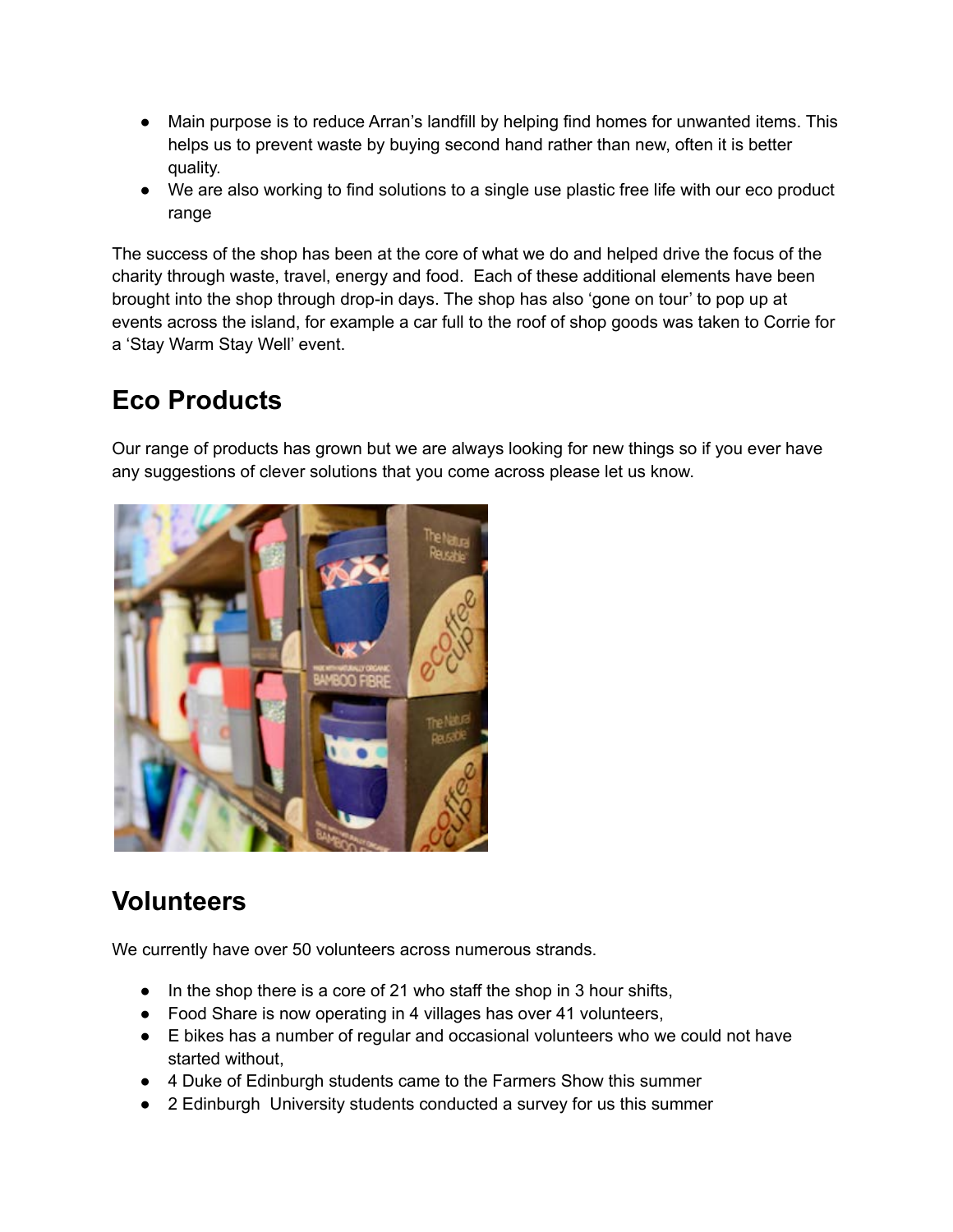- Val has recently been on a Health and safety training course and has updated our policies
- Social media training event has seen 2 volunteers take on some social media work for us

We have encouraged volunteers to take on more roles in the running of the shop like running the rota, doing the banking and taking on certain areas of display.

It would be difficult to talk about volunteers and not mention one of our longest serving volunteers who has been there since we were upcycling the shop in 2014 and has given untold hours to Eco Savvy, without whom the shop would be lost. Thanks to Elizabeth. And thanks to everyone who gives their time as a volunteer to Eco Savvy.



Climate Challenge Fund Has delivered Arran Energy Challenge finishing in March 2019. The Sustainable Island Life began in April 2019 and will run until March 2021. Funded by the Scottish Government and delivered by Keep Scotland Beautiful. Managed by Jude and her team in the new offices in Home Farm in Brodick.

## **Arran Sustainable Island Life**

Employs our Project Manager, Project Coordinator, Energy Auditor, Food Coordinator and Travel Coordinators

Sustainable Travel was in the process of being developed at the last AGM and is a new strand for us this year. Key components of this strand are; –

• The E-bikes, helping us to conquer the hills, giving physical and mental benefits this low carbon travel is cost efficient. We have a wide range of models to try, funded by The Climate Challenge Fund, Transport Scotland, the Energy Saving Trust and North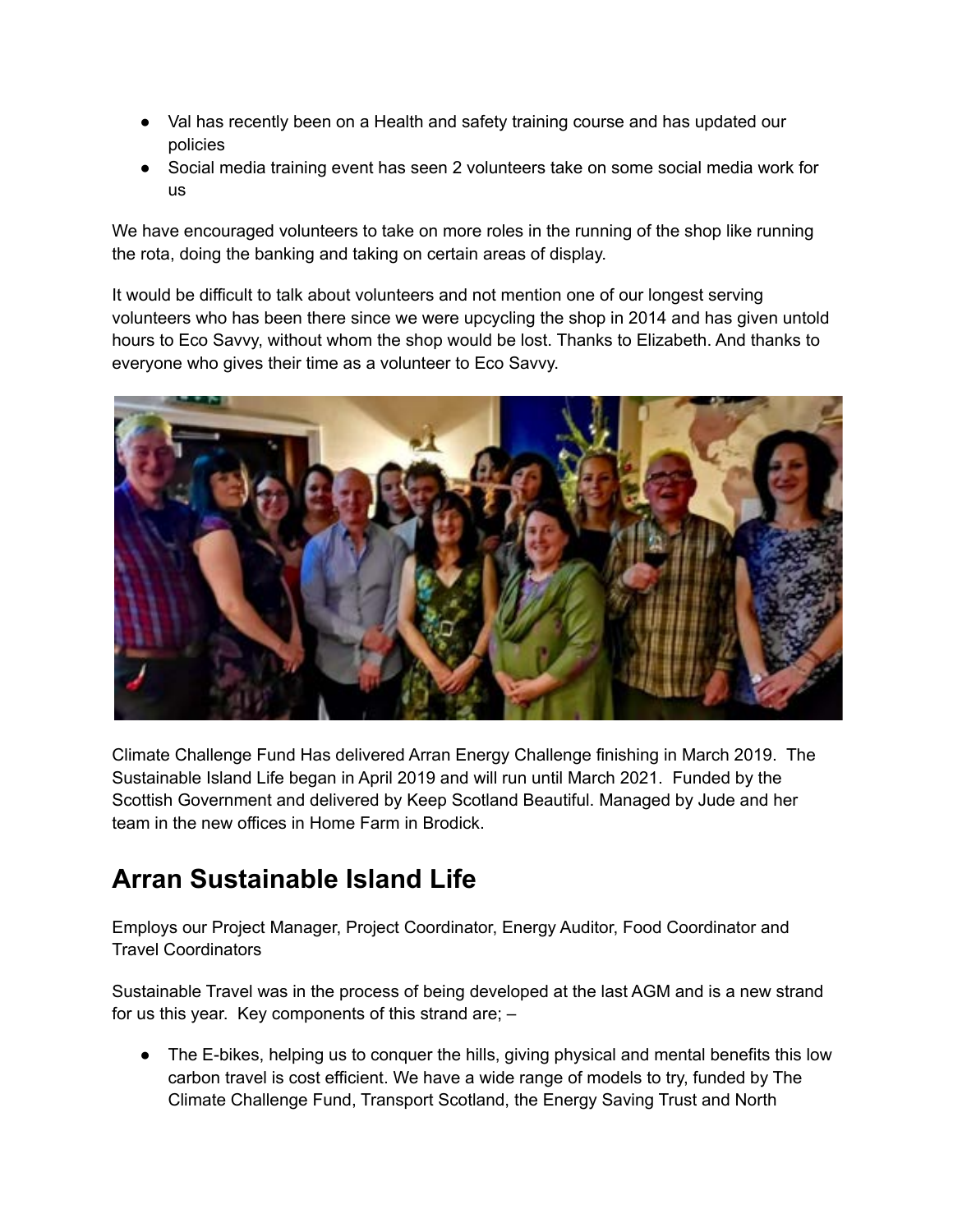Ayrshire Council. Both bike clubs on Arran have been a part of the scheme and are key to its success. Their volunteers have already given hours of time and enthusiasm to this, one of whom has just received the Climate Hero award for his volunteering efforts with us, at an event in Edinburgh; congratulations to Gerard Tattersfield. We have 11 e-bikes and an e-trike for residents to loan for a month. The aim is to offer free use of e-bikes to residents to reduce car journeys.

- Launching our Sustainable Travel Map, we aim to improve resident and visitor awareness of safe routes to reduce our reliance on carbon driven travel. Shifting travel from the main road to find paths and routes that suit them. The map will also incorporate the years of work done by groups to identify paths and we are working with numerous different delivery partners. Consultation events will be held to allow residents to contribute and shape this.
- Bike tool library: Will be up and running next year and aims to support the existing bike groups and their efforts. It could be a mobile library or small tool stations at key points around the island, we are consulting on the best use.
- Lift Share had a lot of support at the recent Arran in 10 years travel event. Many of us make journeys with a spare seat in the car and some of us would greatly benefit from the social aspect. It could go a small way to overcome the challenges of public transport and who knows reduce the need for a car at all?
- We have held sustainable travel workshops and highlighted the problems associated with low carbon travel but also the solutions. The consultation at these events gives the community a voice on these issues.

We work with many groups and organisations. Some on a very regular basis and some on specific strands. We value the historic work done and hope to contribute by adding to the solutions. By having a multi-faceted approach, we all have a higher impact, by tackling the bigger issues together we are more effective.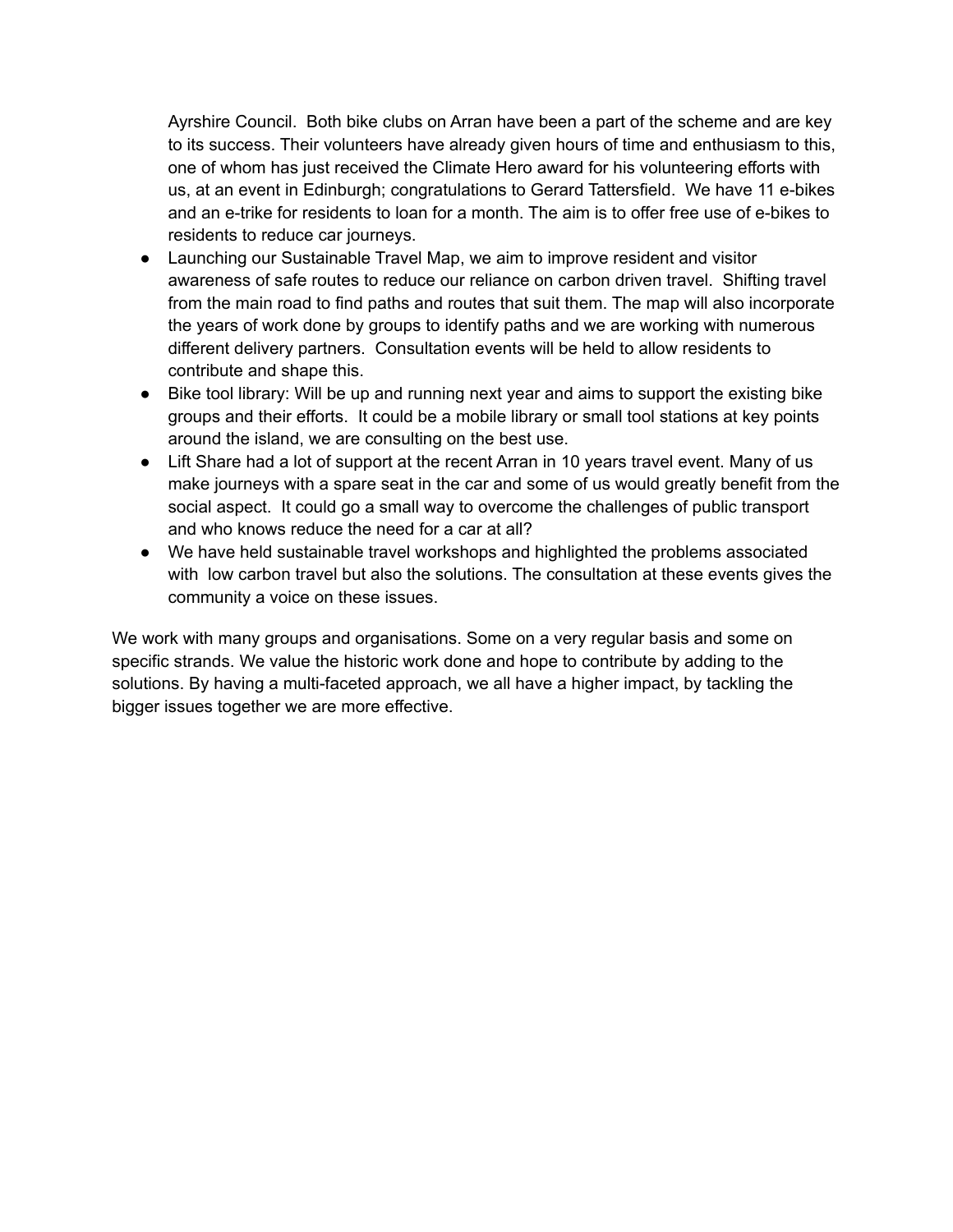

This might be a difficult picture to fully appreciate but it demonstrates how we work.

On just the travel topic we work behind the scenes with this many stakeholders. This is a visual we put into our application for the recent CCF fund so even before we went for funding, this is who we were working with, consulting and making sure they are a part of our project. It is hard to demonstrate the amount of effort that goes into the work we do but this might give you a glimpse?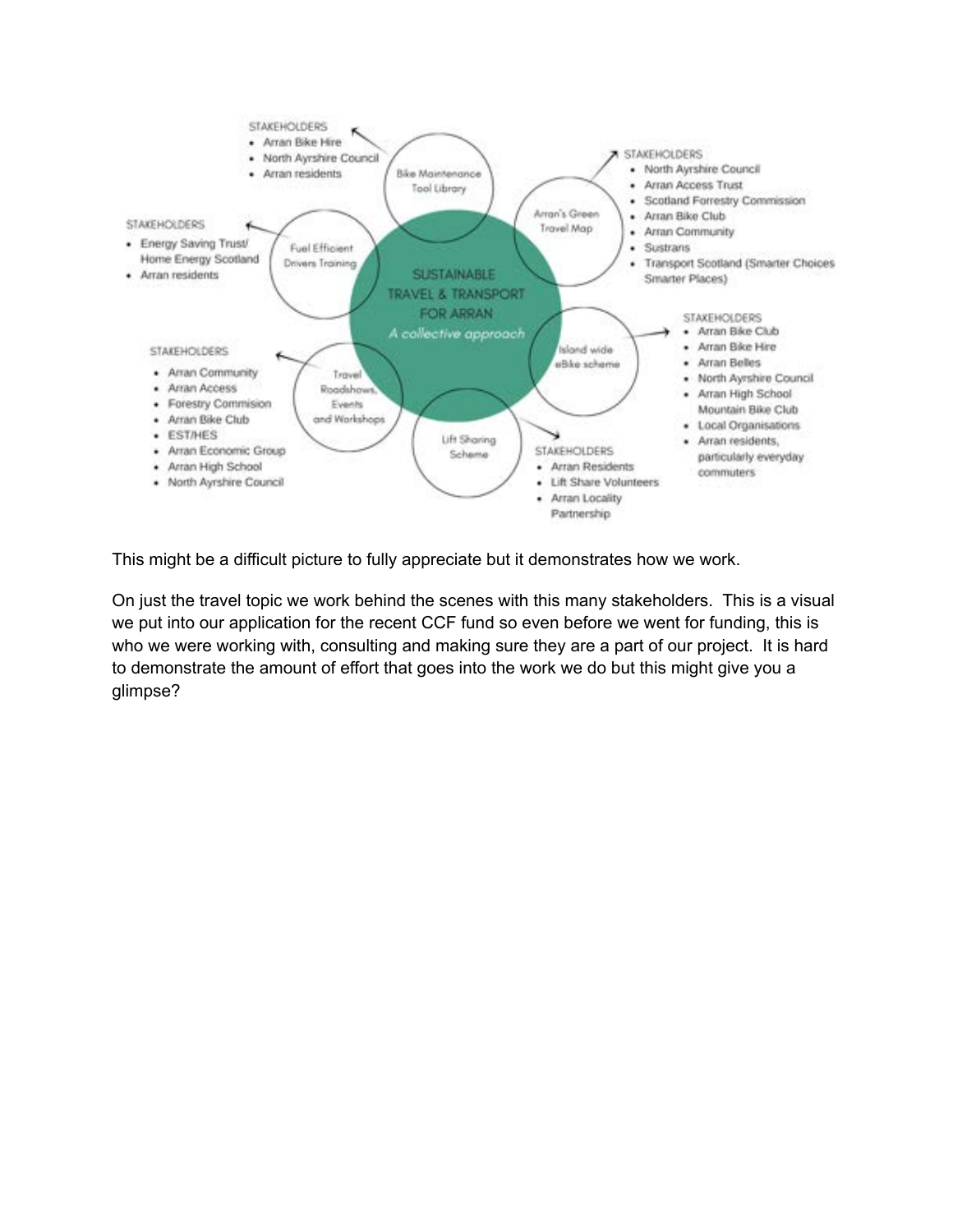

## **Energy**

The FOUR core energy activities are Energy audits, Energy Performance Certificates, Energy Drop-in surgeries and Climate Literacy. We are: –

- Continuing energy efficiency audits, targeting homes which are poorly represented in current audit bookings, those struggling with fuel poverty and social isolation.
- identifying Residents who have not got to our surgeries or are not online.
- continuing to partner with Home Energy Scotland to help Arran Residents reduce their fuel bills, improve climate literacy and find renewable energy that suits them.

Outcomes so far; –

- 20% of Arran's residential homes audited
- 16 Solar PV installs
- 10 Airsource heat pump installs
- 473tCO2e saved through energy efficiency activities

## **Food Share**

Another popular new project is the Food Share Initiative. Entirely Volunteer run and working with the local food bank, it is about redistributing surplus food that would otherwise end up in landfill. We work in partnership with the Co-op as a part of their new, national redistribution programme. This all about stopping food that could be eaten from being wasted and so far; –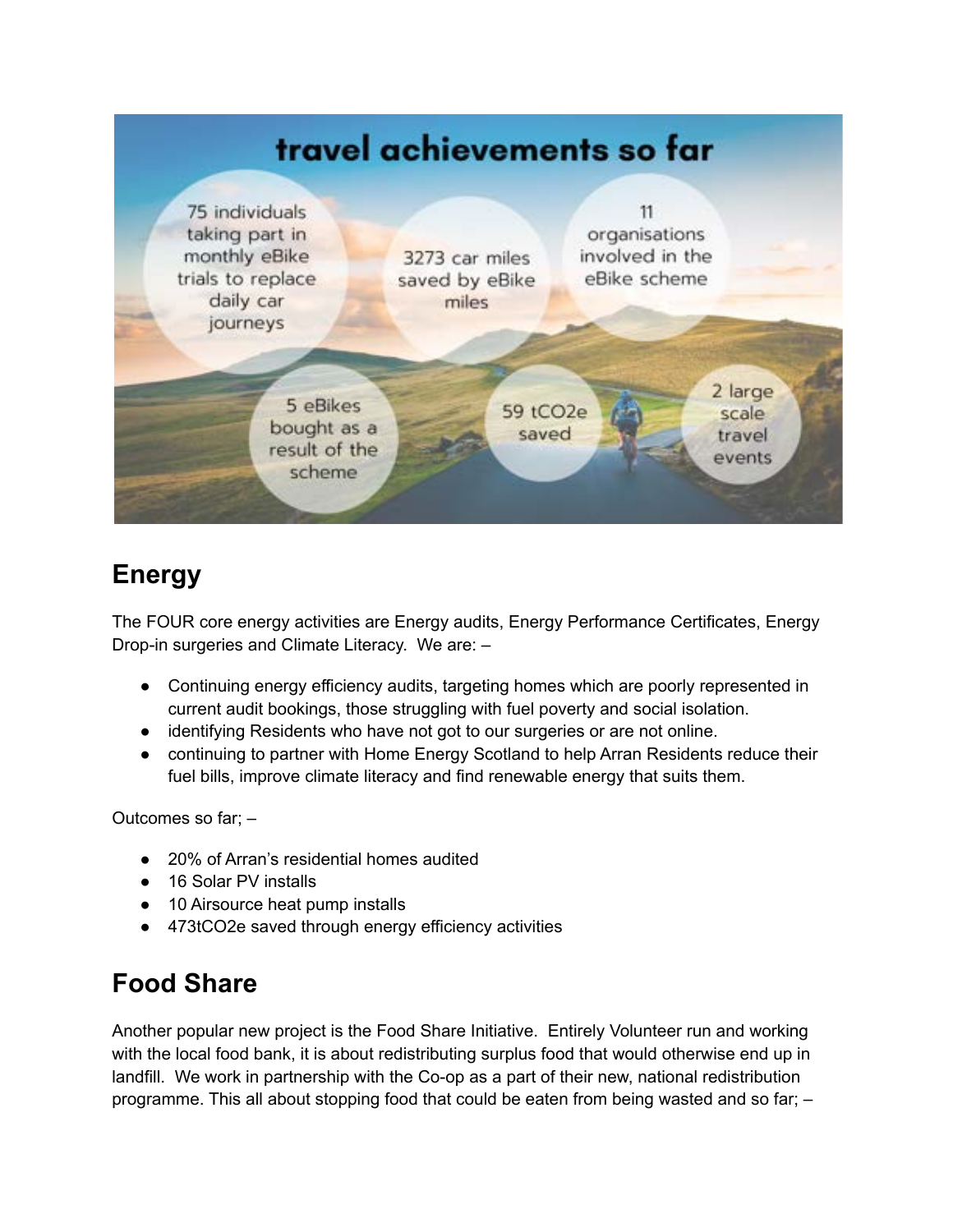- 24 tonnes of CO2e has been saved
- over 5 tonnes of food diverted from landfill
- over £24,000 worth of food diverted from landfill
- over 1000 residents attending food shares nights
- over 40 food share volunteers



Developing our sustainable food project further, we have residents taking part in our Savvy Food program. Identifying simple and effective ways to have a low carbon diet every day and change your habits. Sign up and take the challenge. It begins with weighing your bin to see how much you have at the start and by the end how much of a difference some easy steps can make. Around 60% of food waste comes from us at home, if we could stop wasting our food it would be the equivalent of taking 1 in 4 cars off Scotland's roads.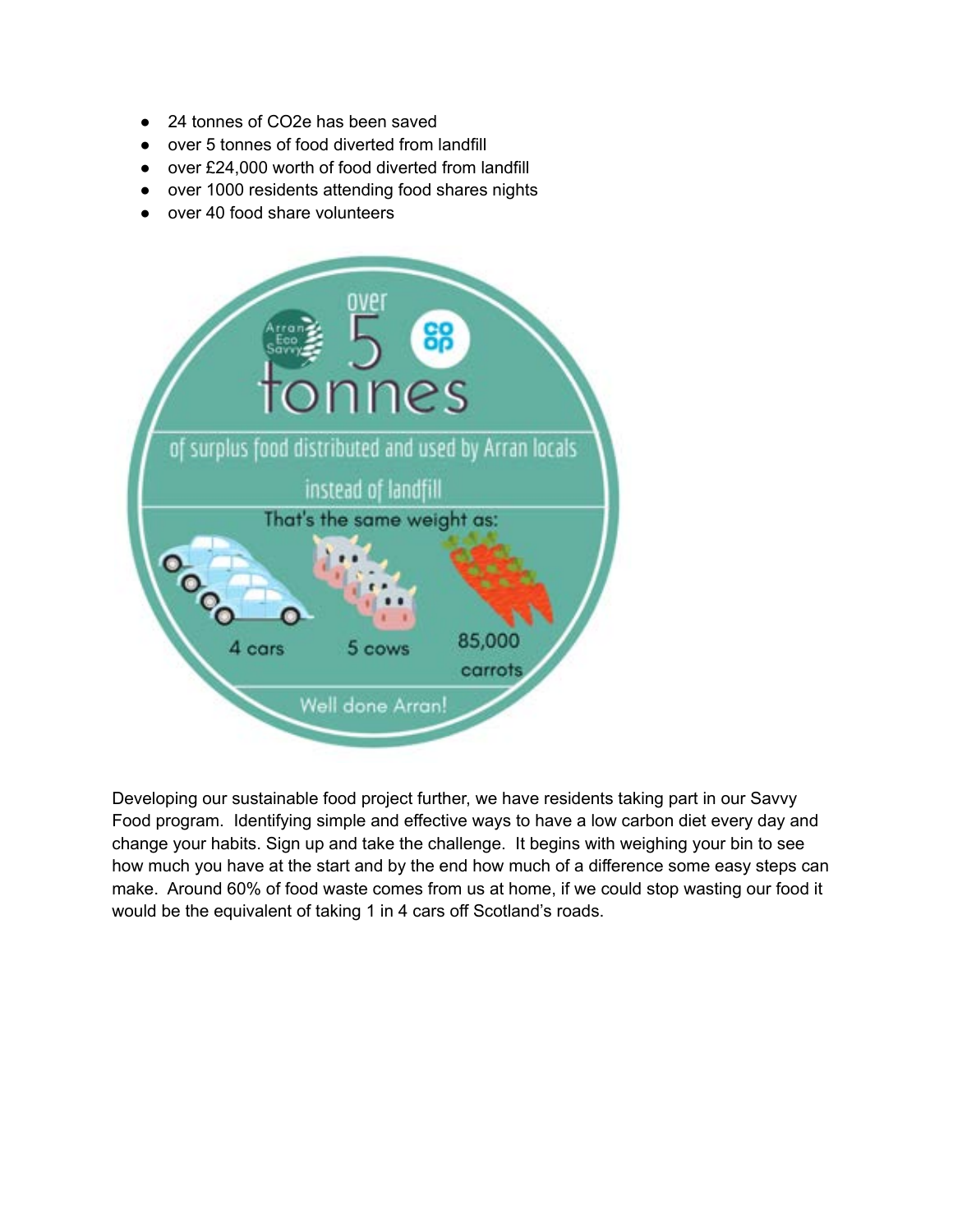| ,,,,,,,,,,,,,,,,,,,,<br><b>SAVVY FOOD PACK</b><br>WARNING: THIS PACK CONTAINS ADVICE THAT MAY LEAD TO FINANCIAL<br>SAVINGS, HEALTH BENEFITS AND A LOWERED CARBON FOODPRINT<br>,,,,,,,,,,,,                                           |                                                                                                                                                                                                                                                                                                                                                                                                                                                                                                                                                                                                                                 |
|--------------------------------------------------------------------------------------------------------------------------------------------------------------------------------------------------------------------------------------|---------------------------------------------------------------------------------------------------------------------------------------------------------------------------------------------------------------------------------------------------------------------------------------------------------------------------------------------------------------------------------------------------------------------------------------------------------------------------------------------------------------------------------------------------------------------------------------------------------------------------------|
| Savvys<br><b>WEIGH YOUR FOOD</b><br><b>WASTE!</b><br>Take the one week challenge to<br>weigh all your household food<br>waste.<br>Please use the bags provided (or email us you<br>address if you need bags) or your own bin<br>bogs | Please include:<br>Any food that is being thrown out the fridge<br>Any food scraps from plates after meals<br>Any fruit/ vegetable peelings<br>Any pantry items that are being cleared<br>Any food that has expired<br>Try to put as little packaging as possible<br>into the bags. Drink containers are the<br>exception to this.<br>Please use as many bags as neccesary. At the<br>end of the week please weigh your waste and<br>email the weight (in KG) to<br>jess.ecosavvyegmail.com. If you do not have<br>scales let us know and we will provide some.<br>Thank you for participating in our Waste Weigh<br>challenge! |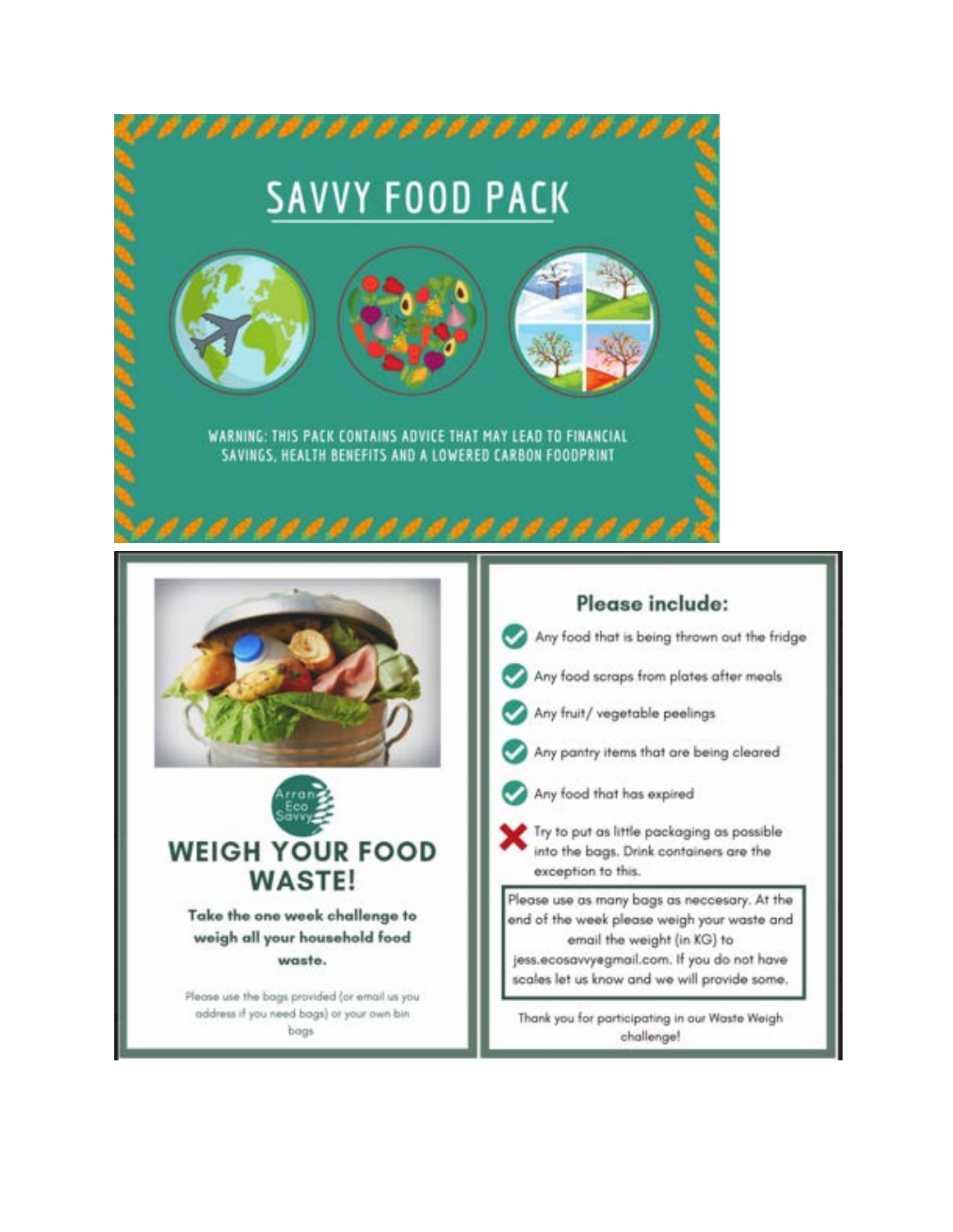## **Other initiatives:**

- Some of our young members and volunteers have been to the recent climate strikes.
- We supported Think About Plastic to gain the first Scottish plastic free community accreditation; one of our trustees Hilary represents Eco Savvy on that board.
- We hosted the big climate conversation which was a consultation by the Scottish Government
- And we met first minister Nicola Sturgeon



Arran Circular Economy is an exciting new development to be a part of. It is an industrial system that is restorative or regenerative by intention and design. ... First, at its core, a circular economy aims to design out waste. Waste does not exist: Everything stays in the circle and doesn't end up as waste.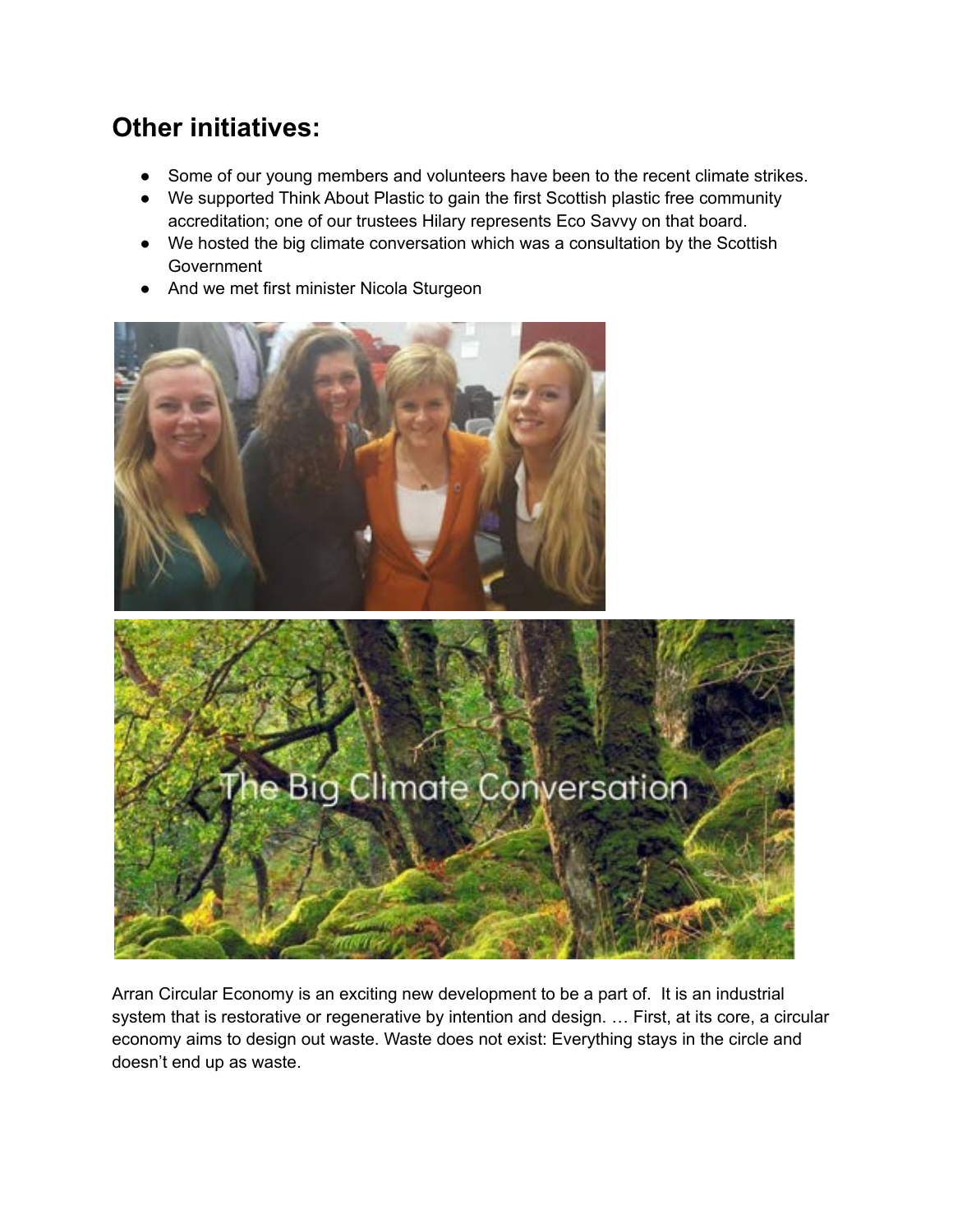Circular Economy Modeling The data collected from Arran Circular Economy modelling will help us understand how much food waste is on Arran. Once we know how much food waste we have we can start to decide what we can do with it. How can we stop it going to landfill and keep it on Arran as a valuable resource. We will do this in Partnership with the University of Strathclyde, Topolytics and Visit Arran. This is a huge step along the circular route, the model for Arran is intended to be an industry leader and a template for other circular economy models around the country. Another first for Arran. And very importantly it will give Eco Savvy the data to make future decisions on how we can use our food waste.

### **What is next Project development**

What could be a possible community energy project for Arran?

We have spent time on 2 ideas; Energy from Waste – and Solar. A Possible Community Energy Project?

- Using biodegradable and food waste on Arran to generate heat, power and compost
- Using commercial and domestic waste streams, we have looked at technology to harness these as renewable energy. By keeping this on island and using it we would be starting a circular economy.
- Developing the use of land for solar farming and micro renewables for business. We have identified possible places where could happen and looked at sites where there would be a use for the power locally.

There is a long way to go …

We have 3 project proposals and we have been working on CARES applications to identify what will be required.

- It will be a community project for the community of Arran. We would like all interested residents to join us to look at the possibilities.
- Part of this could be the need of land for a community owned project.
- The Scottish Forestry Community asset transfer scheme could be one way to purchase felled land for the community. This would be funded by Scottish Land fund. This round of funding is closing early next year so we need to make some decisions. A stage one application might not be for a substantial sized project, it could be for something we feel we can achieve as a phase one. However, as we discussed at the last AGM we will need to adopt a new constitution in order to apply for any of these supports. Scottish Land Fund and Scottish Forestry and big lottery and CARES all require us to demonstrate we are represented by the community and have residents as members. And we are asking you all to vote on this matter today because of this.
- The Business Plan is written
- Scope of Works is developed
- Waiting for North Ayrshire Council to fund a feasibility study
- Suitable land to site it on could be part of the Scottish Land Fund proposal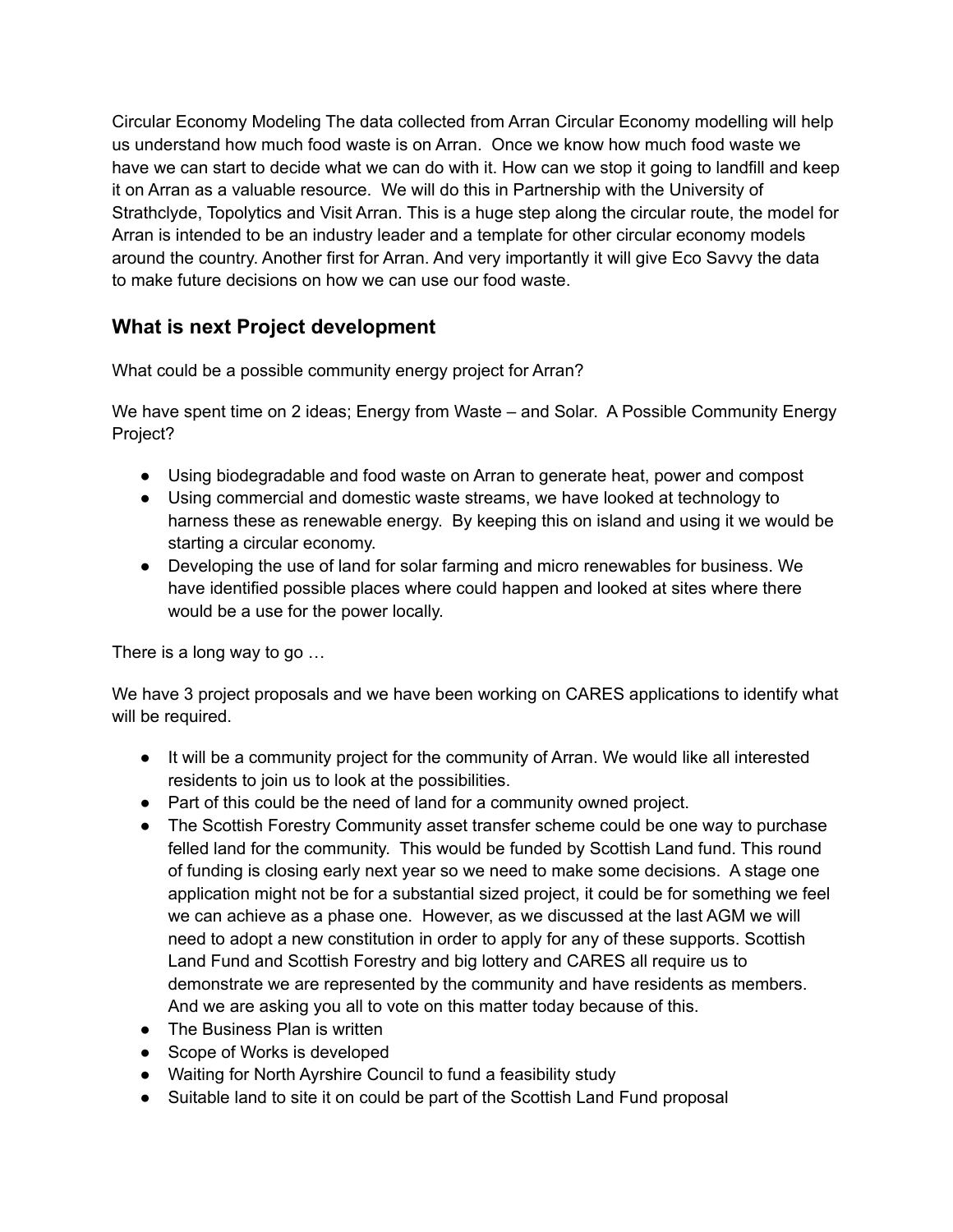Historically we have been working towards an Eco Park and energy project before we even opened the shop in Whiting Bay in 2014. The vision was for a centre for showcasing sustainable living and sustainable building technologies. A community renewable energy project to suit the community and benefit the community

It is impossible to go into the details of all these new projects, but after the vote regarding the constitutional consultation we will ask you to consider what is next to make Arran more sustainable and what can Eco Savvy do to help fight climate change?

On Thursday 28th November we are holding a members meeting to look at the responses and to focus on new project direction and go into the details of these areas. If you would like to know more and are willing to give up a little time to this please come along. All members will be invited.

"it always seems impossible until it's done" said Nelson Mandela. We have to start somewhere. …

## **Our Message:**

To our Funders, Partners and all the people we work with……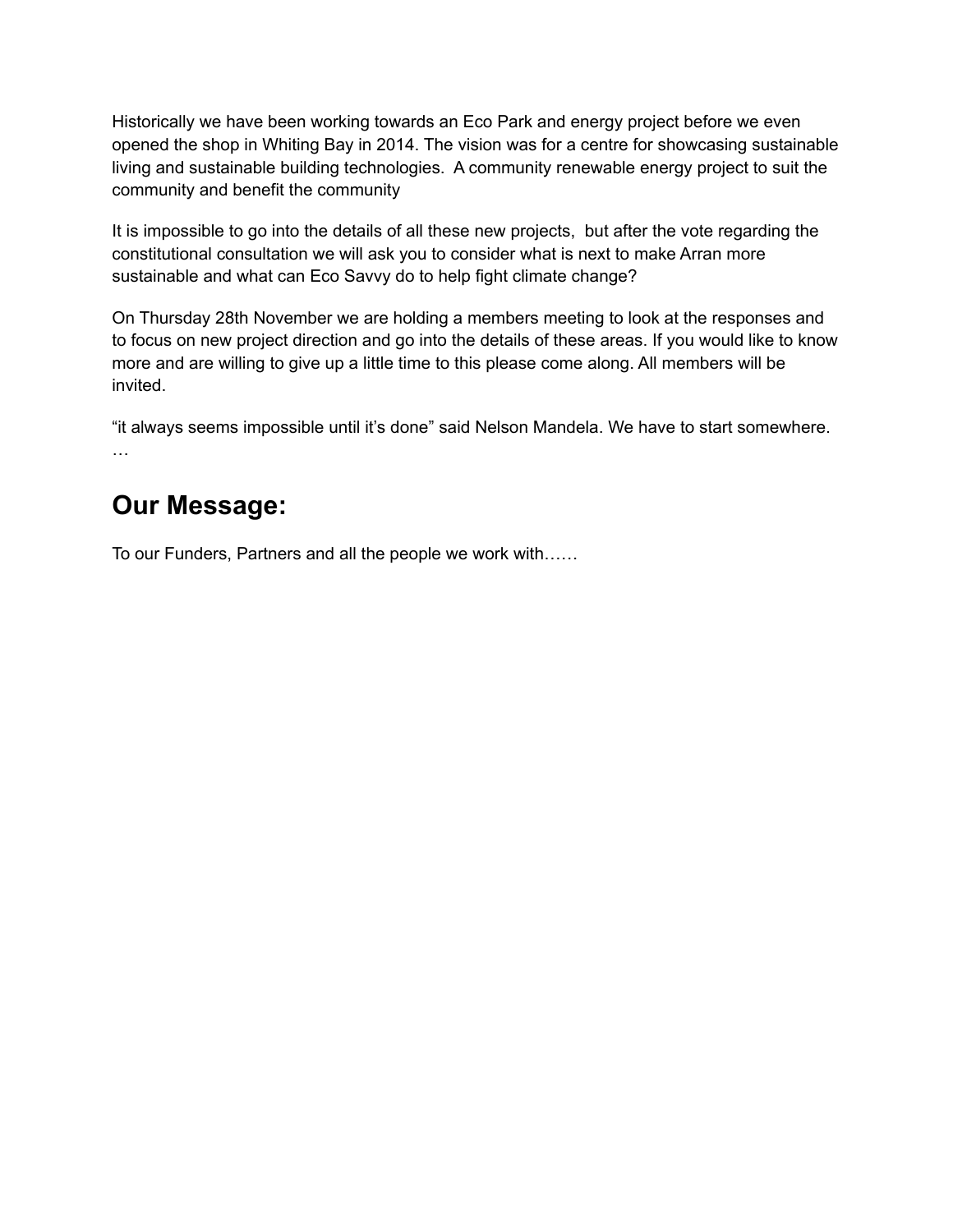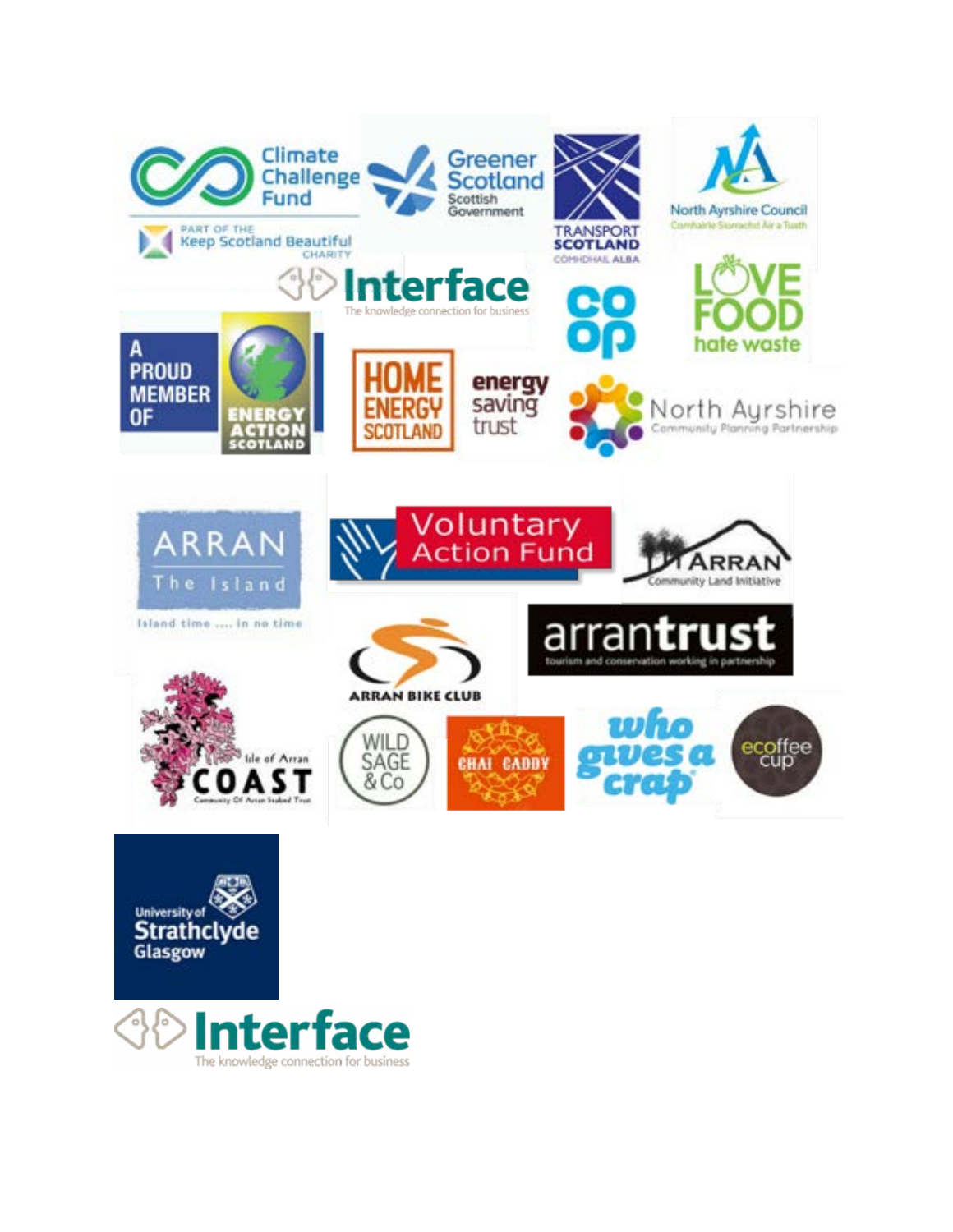

To our retiring trustees .......





To all volunteers and staff .........